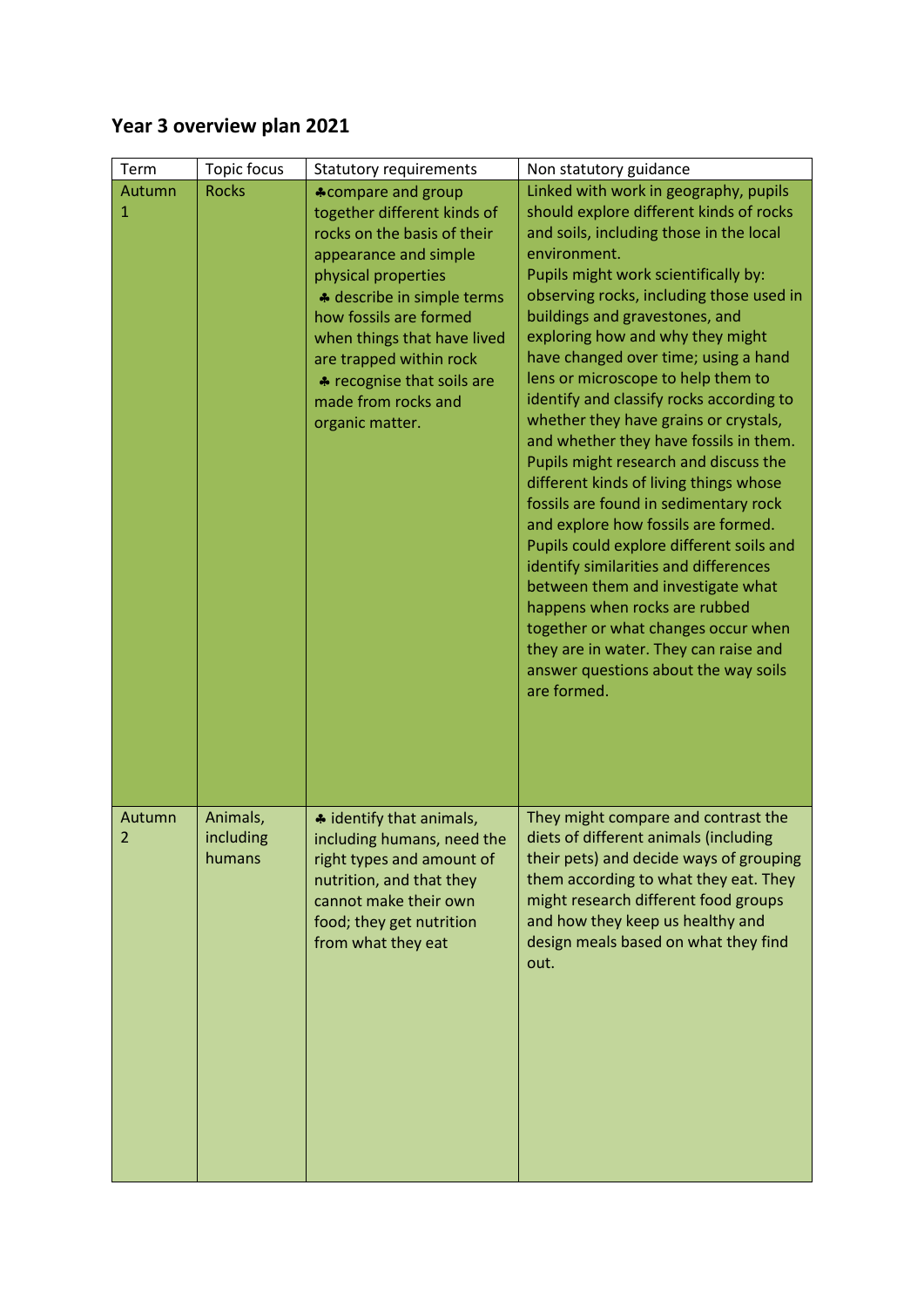| Spring 1    | Light                           | <b>*</b> recognise that they need<br>light in order to see things<br>and that dark is the absence<br>of light<br>* notice that light is<br>reflected from surfaces<br>♣ recognise that light from<br>the sun can be dangerous<br>and that there are ways to<br>protect their eyes<br>* recognise that shadows<br>are formed when the light<br>from a light source is<br>blocked by an opaque<br>object<br>♣ find patterns in the way<br>that the size of shadows<br>change recognise that they<br>need light in order to see<br>things and that dark is the<br>absence of light<br>* notice that light is<br>reflected from surfaces<br>* recognise that light from<br>the sun can be dangerous<br>and that there are ways to<br>protect their eyes<br>* recognise that shadows<br>are formed when the light<br>from a light source is<br>blocked by an opaque<br>object<br>♣ find patterns in the way<br>that the size of shadows<br>change | Pupils should explore what happens<br>when light reflects off a mirror or other<br>reflective surfaces, including playing<br>mirror games to help them to answer<br>questions about how light behaves.<br>They should think about why it is<br>important to protect their eyes from<br>bright lights. They should look for, and<br>measure, shadows, and find out how<br>they are formed and what might cause<br>the shadows to change. Note: Pupils<br>should be warned that it is not safe to<br>look directly at the Sun, even when<br>wearing dark glasses. Pupils might work<br>scientifically by: looking for patterns in<br>what happens to shadows when the<br>light source moves or the distance<br>between the light source and the<br>object changes. |
|-------------|---------------------------------|----------------------------------------------------------------------------------------------------------------------------------------------------------------------------------------------------------------------------------------------------------------------------------------------------------------------------------------------------------------------------------------------------------------------------------------------------------------------------------------------------------------------------------------------------------------------------------------------------------------------------------------------------------------------------------------------------------------------------------------------------------------------------------------------------------------------------------------------------------------------------------------------------------------------------------------------|------------------------------------------------------------------------------------------------------------------------------------------------------------------------------------------------------------------------------------------------------------------------------------------------------------------------------------------------------------------------------------------------------------------------------------------------------------------------------------------------------------------------------------------------------------------------------------------------------------------------------------------------------------------------------------------------------------------------------------------------------------------|
| Spring<br>2 | Animals,<br>including<br>humans | # identify that humans and<br>some other animals have<br>skeletons and muscles for<br>support, protection and<br>movement.                                                                                                                                                                                                                                                                                                                                                                                                                                                                                                                                                                                                                                                                                                                                                                                                                   | Pupils should continue to learn about<br>the importance of nutrition and should<br>be introduced to the main body parts<br>associated with the skeleton and<br>muscles, finding out how different<br>parts of the body have special<br>functions. Pupils might work<br>scientifically by: identifying and<br>grouping animals with and without<br>skeletons and observing and comparing<br>their movement; exploring ideas about<br>what would happen if humans did not<br>have skeletons.                                                                                                                                                                                                                                                                       |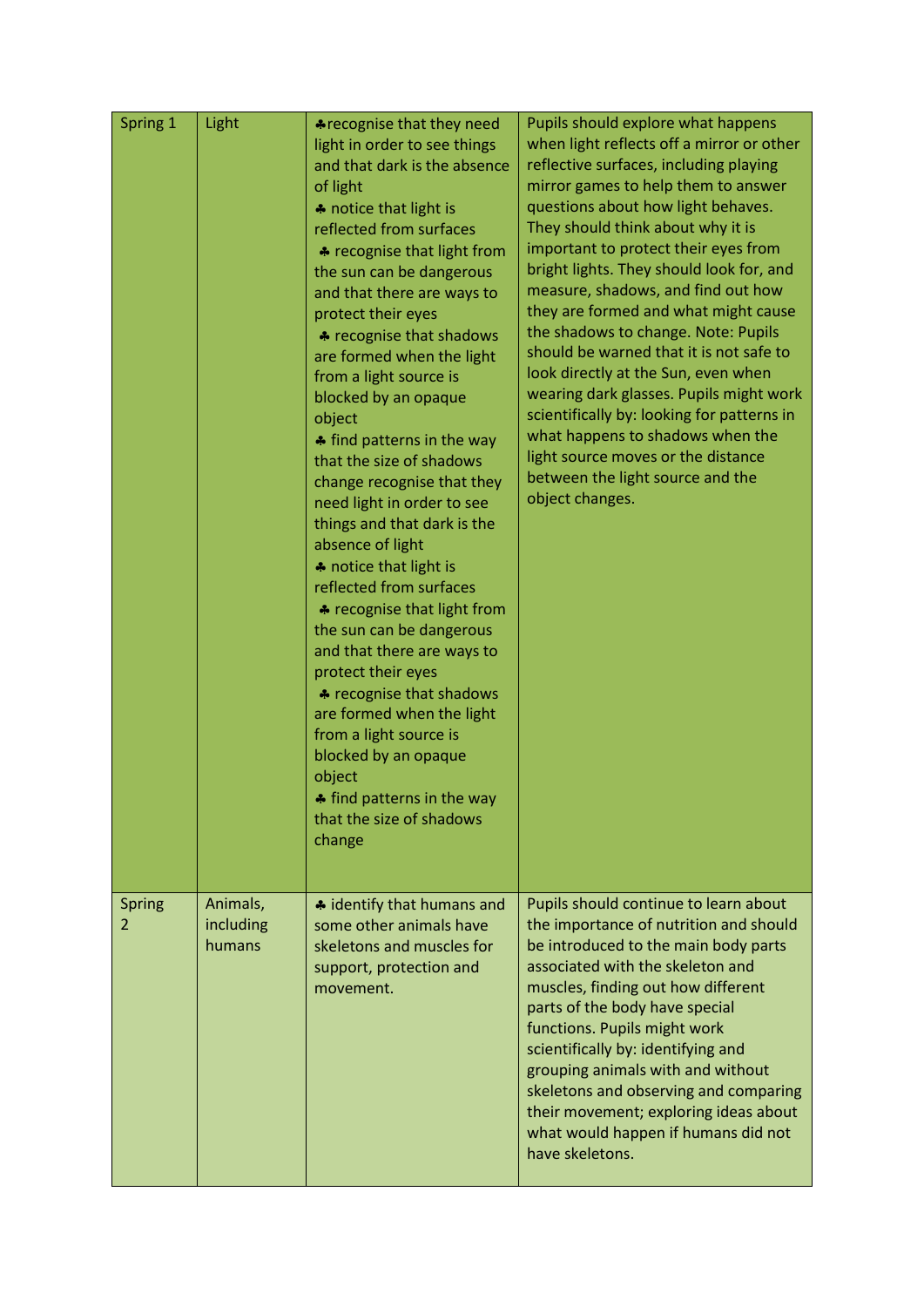| Summer<br>1 | Plants        | *identify and describe the<br>functions of different parts<br>of flowering plants: roots,<br>stem/trunk, leaves and<br>flowers<br>* explore the<br>requirements of plants for<br>life and growth (air, light,<br>water, nutrients from soil,<br>and room to grow) and how<br>they vary from plant to<br>plant<br><b>↓</b> investigate the way in<br>which water is transported<br>within plants<br>* explore the part that<br>flowers play in the life cycle<br>of flowering plants,<br>including pollination, seed<br>formation and seed<br>dispersal.                           | Pupils should be introduced to the<br>relationship between structure and<br>function: the idea that every part has a<br>job to do. They should explore<br>questions that focus on the role of the<br>roots and stem in nutrition and<br>support, leaves for nutrition and<br>flowers for reproduction. Note: Pupils<br>can be introduced to the idea that<br>plants can make their own food, but at<br>this stage they do not need to<br>understand how this happens. Pupils<br>might work scientifically by: comparing<br>the effect of different factors on plant<br>growth, for example, the amount of<br>light, the amount of fertiliser;<br>discovering how seeds are formed by<br>observing the different stages of plant<br>life cycles over a period of time; looking<br>for patterns in the structure of fruits<br>that relate to how the seeds are<br>dispersed. They might observe how<br>water is transported in plants, for<br>example, by putting cut, white<br>carnations into coloured water and<br>observing how water travels up the<br>stem to the flowers. |
|-------------|---------------|-----------------------------------------------------------------------------------------------------------------------------------------------------------------------------------------------------------------------------------------------------------------------------------------------------------------------------------------------------------------------------------------------------------------------------------------------------------------------------------------------------------------------------------------------------------------------------------|--------------------------------------------------------------------------------------------------------------------------------------------------------------------------------------------------------------------------------------------------------------------------------------------------------------------------------------------------------------------------------------------------------------------------------------------------------------------------------------------------------------------------------------------------------------------------------------------------------------------------------------------------------------------------------------------------------------------------------------------------------------------------------------------------------------------------------------------------------------------------------------------------------------------------------------------------------------------------------------------------------------------------------------------------------------------------------|
| Summer<br>2 | <b>Forces</b> | * compare how things<br>move on different surfaces<br>* notice that some forces<br>need contact between two<br>objects, but magnetic<br>forces can act at a distance<br>* observe how magnets<br>attract or repel each other<br>and attract some materials<br>and not others<br>♣ compare and group<br>together a variety of<br>everyday materials on the<br>basis of whether they are<br>attracted to a magnet, and<br>identify some magnetic<br>materials<br>* describe magnets as<br>having two poles<br>* predict whether two<br>magnets will attract or<br>repel each other, | Pupils should observe that magnetic<br>forces can act without direct contact,<br>unlike most forces, where direct<br>contact is necessary (for example,<br>opening a door, pushing a swing). They<br>should explore the behaviour and<br>everyday uses of different magnets (for<br>example, bar, ring, button and<br>horseshoe). Pupils might work<br>scientifically by: comparing how<br>different things move and grouping<br>them; raising questions and carrying<br>out tests to find out how far things<br>move on different surfaces and<br>gathering and recording data to find<br>answers their questions; exploring the<br>strengths of different magnets and<br>finding a fair way to compare them;<br>sorting materials into those that are<br>magnetic and those that are not;<br>looking for patterns in the way that<br>magnets behave in relation to each<br>other and what might affect this, for                                                                                                                                                             |